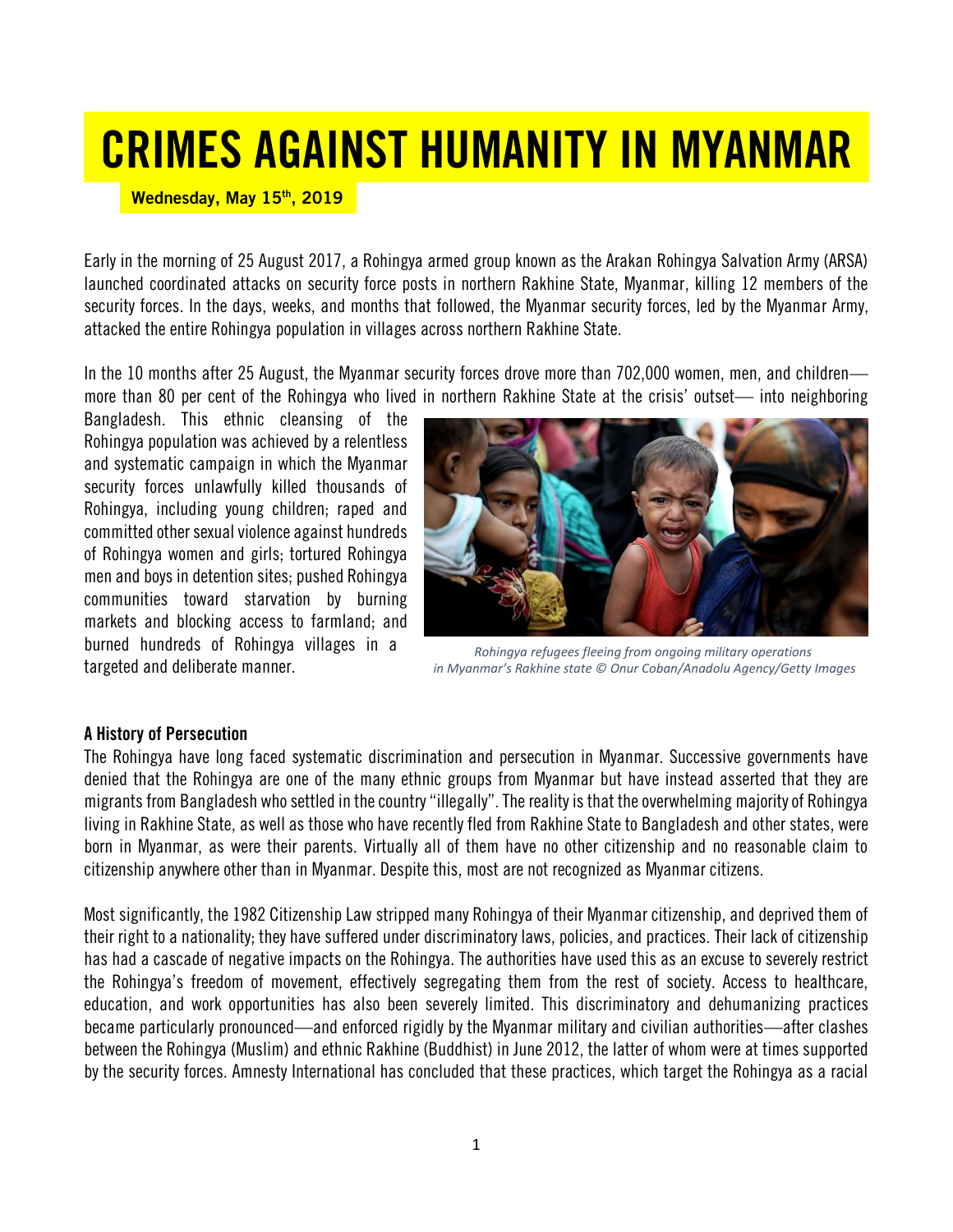group and which is implemented by the state through a range of laws, policies, and practices, amounts to crimes against humanity, including apartheid.

In addition to the daily persecution the Rohingya endure, there is a long history of violent expulsions by the Myanmar security forces. In 1978, up to 200,000 Rohingya were forced to flee Myanmar during and after a major military crackdown on "illegal immigration" codenamed "Operation Nagamin" (Dragon King). In 1991 and 1992, an estimated 250,000 Rohingya fled after another campaign of violence by the Myanmar security forces. In both cases, most Rohingya were repatriated from Bangladesh in subsequent years in a manner that raised serious questions as to whether the process was voluntary. Neither repatriation process led to improvements in the lives of the Rohingya; on the contrary, the repatriations were followed by the further erosion of Rohingya rights and dignity.



*© Getty Images*

More recently, starting in October 2016, tens of thousands of Rohingya were forced to flee Rakhine State after the Myanmar security forces targeted Rohingya women, men, children, and entire villages following attacks on police posts by the then-unknown Rohingya armed group ARSA. The military's subsequent "clearance operations" were marked by widespread and systematic human rights violations, including unlawful killings, rape and other forms of torture, enforced disappearances, and arbitrary detentions. The Myanmar military and a national

commission separately launched investigations into the allegations. Both rejected the findings of the United Nations High Commissioner for Human Rights and issued reports that found almost no wrongdoing. For the many crimes committed against the Rohingya, the security forces benefited from near total impunity. Meanwhile, the international community stayed largely silent, with many privately expressing fears that strong condemnation and action might undermine the country's recent transition to a quasi-civilian government after decades of military rule and isolationism. This impunity and collective silence, particularly since 2012, set the stage for the current crisis.

## Bills on Human Rights Abuses in Rohingya

Two key pieces of legislation that address the human rights violations being perpetrated in Myanmar have been introduced in the United States Congress: the BURMA Act of 2018, sponsored by Congressman Eliot L. Engel (D-NY-16); and the Burma Human Rights and Freedom Act of 2019 (S.1186), sponsored by Senator Benjamin Cardin (D-Md.), Todd Young (R-Ind.), Dick Durbin(D-III.), Marco Rubio (R-Fla.) and Jeff Merkley (D-Ore.).

The BURMA Act of 2018 imposes targeted sanctions and travel restrictions on senior Myanmar military officials responsible for human rights abuses against the Rohingya people. The bill also limits military cooperation between the U.S. and Myanmar, supports economic and security sector reform, and encourages the continued transition of power to a civilian government. Additionally, it includes a section intended to empower the civilian government in Myanmar by encouraging reform of the gemstone industry.